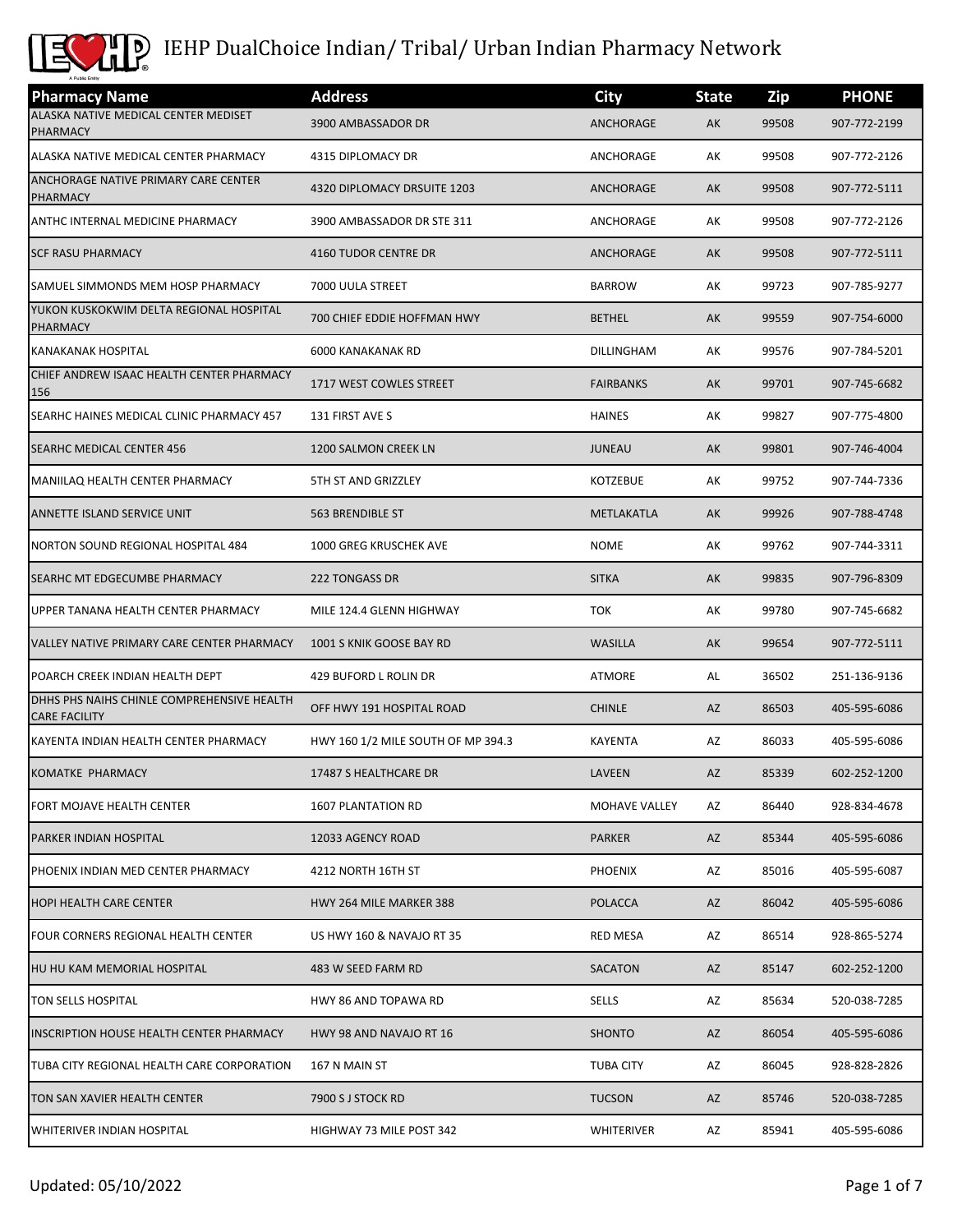

| A Public Entity<br><b>Pharmacy Name</b>                      | <b>Address</b>                      | <b>City</b>           | <b>State</b> | Zip   | <b>PHONE</b> |
|--------------------------------------------------------------|-------------------------------------|-----------------------|--------------|-------|--------------|
| <b>WINSLOW INDIAN HEALTH CENTER</b>                          | 500 INDIANA AVE                     | <b>WINSLOW</b>        | AZ           | 86047 | 928-828-6215 |
| SOUTHERN INDIAN HEALTH COUNCIL                               | 4058 WILLOWS RD                     | <b>ALPINE</b>         | CA           | 91901 | 619-944-1188 |
| UNITED INDIAN HEALTH SERVICES                                | 1600 WEEOT WAY                      | <b>ARCATA</b>         | CA           | 95521 | 707-782-4082 |
| CHAPA-DE INDIAN HEALTH                                       | 11670 ATWOOD RD                     | <b>AUBURN</b>         | CA           | 95603 | 530-088-2800 |
| MORONGO INDIAN CLINIC PHARMACY                               | 11555 1/2 POTRERO RD                | <b>BANNING</b>        | <b>CA</b>    | 92220 | 909-986-1097 |
| TOIYABE INDIAN HEALTH PROJECT                                | 250 SEE VEE LANEPHARMACY DEPARTMENT | <b>BISHOP</b>         | CA           | 93514 | 760-087-4721 |
| SOUTHERN INDIAN HEALTH COUNCIL                               | 36350 CHURCH RD                     | CAMPO                 | CA           | 91906 | 619-944-1188 |
| SAN MANUEL INDIAN HEALTH CLINIC PHARMACY                     | 11980 MOUNT VERNON AVE              | <b>GRAND TERRACE</b>  | СA           | 92313 | 909-986-1097 |
| <b>FEATHER RIVER TRIBAL HEALTH</b>                           | <b>2145 5TH AVE</b>                 | <b>OROVILLE</b>       | CA           | 95965 | 530-053-5394 |
| REDDING RANCHERIA INDIAN HEALTH SVCS                         | 1441 LIBERTY ST                     | REDDING               | CA           | 96001 | 800-047-8979 |
| SOBOBA INDIAN HEALTH CLINIC PHARMACY                         | 607 DONNA WAY                       | <b>SAN JACINTO</b>    | CA           | 92583 | 951-184-4761 |
| SONOMA COUNTY INDIAN HEALTH PROJECT<br>PHARMACY INCORPORATED | <b>144 STONY POINT RD</b>           | SANTA ROSA            | CA           | 95401 | 707-752-4660 |
| TUOLUMNE ME-WUK INDIAN HEALTH CENTER<br>PHARMACY             | 18880 CHERRY VALLEY BLVD            | <b>TUOLUMNE</b>       | CA           | 95379 | 209-992-5407 |
| FORT YUMA INDIAN HEALTH CENTER                               | 401 E PICACHO RD                    | WINTERHAVEN           | CA           | 92283 | 405-595-6086 |
| UTE MOUNTAIN UTE HEALTH CENTER                               | <b>232 RUSTLING WILLOW</b>          | <b>TOWAOC</b>         | $\rm CO$     | 81334 | 405-595-6086 |
| NOT TSOO GAH NEE INDIAN HEALTH CENTER<br>PHARMACY            | RT 6 MISSION RD                     | <b>FORT HALL</b>      | ID           | 83203 | 405-595-6086 |
| NIMIIPUU HEALTH                                              | 111 BEAVER GRADE RD                 | LAPWAI                | ID           | 83540 | 208-884-2271 |
| <b>MARIMN HEALTH PHARMACY</b>                                | 427 N 12TH                          | PLUMMER               | ID           | 83851 | 208-868-1931 |
| <b>HASKELL IHS PHARMACY</b>                                  | 2415 MASSACHUSETTS AVE              | LAWRENCE              | <b>KS</b>    | 66046 | 405-595-6035 |
| PRAIRIE BAND POTAWATOMI HEALTH CENTER<br>PHARMACY            | 11400 158TH RD                      | MAYETTA               | КS           | 66509 | 785-596-8266 |
| PENOBSCOT NATION HEALTH DEPARTMNT                            | 23 WABANAKI WAY                     | <b>INDIAN ISLAND</b>  | <b>ME</b>    | 4468  | 207-781-7400 |
| PASSAMAQUODDY HEALTH CENTER                                  | 401 PETER DANA POINT RD             | <b>INDIAN TWP</b>     | ME           | 4668  | 207-779-2321 |
| PLEASANT POINT HEALTH CENTER                                 | 11 BACK ROAD                        | PERRY                 | ME           | 4667  | 207-785-5052 |
| POKAGON BAND HEALTH SERVICES PHARMACY                        | 32652 KNO DR                        | <b>DOWAGIAC</b>       | MI           | 49047 | 269-946-4403 |
| SAULT STE MARIE TRIBAL HEALTH PHARMACY                       | 5698 W US 2                         | <b>MANISTIQUE</b>     | MI           | 49854 | 906-663-5206 |
| NIMKEE MEMORIAL WELLNESS CENTER                              | 2591 S LEATON RD                    | MT PLEASANT           | ΜI           | 48858 | 989-977-4987 |
| LTBB OF ODAWA PHARMACY                                       | 1260 AJIJAAK AVENUE                 | <b>PETOSKEY</b>       | MI           | 49770 | 231-124-1421 |
| SAULT STE. MARIE TRIBAL HEALTH PHARMACY                      | 2864 ASHMUN ST                      | SAULT SAINTE<br>MARIE | MI           | 49783 | 906-663-5226 |
| SAULT STE. MARIE TRIBAL HEALTH PHARMACY                      | 1140 N STATE ST STE 2805            | <b>ST IGNACE</b>      | MI           | 49781 | 906-663-5226 |
| LAC VIEUX DESERT HEALTH CLINIC AND PHARMACY                  | N5241 US HIGHWAY 45                 | WATERSMEET            | ΜI           | 49969 | 906-635-4905 |
| <b>HANNAHVILLE PHARMACY</b>                                  | W365 US 2 & 41SUITE 600             | <b>WILSON</b>         | MI           | 49896 | 906-672-2602 |
| CASS LAKE INDIAN HOSPITAL PHARMACY                           | 425 7TH ST NW                       | CASS LAKE             | MN           | 56633 | 405-595-6086 |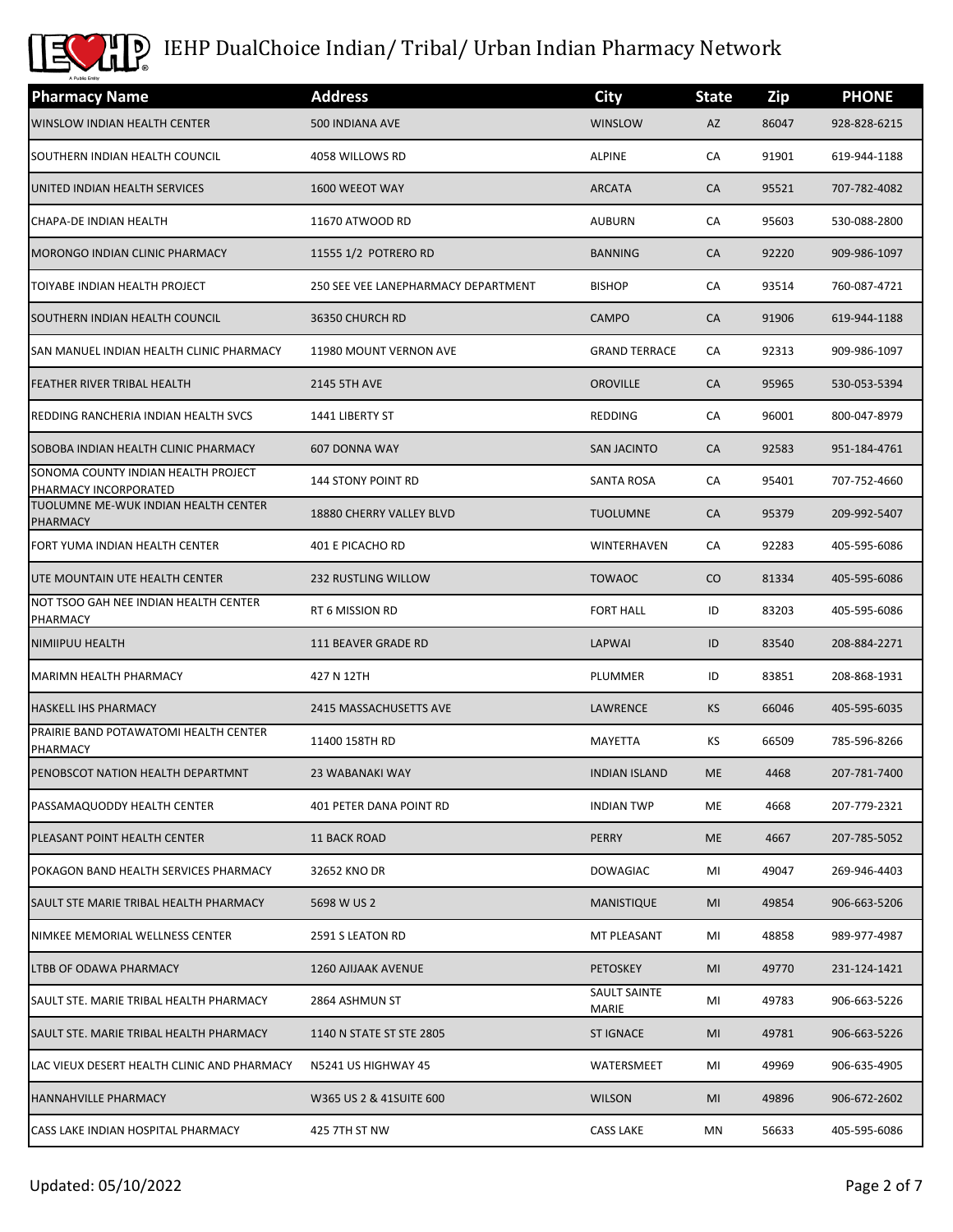

| <b>Pharmacy Name</b>                         | <b>Address</b>                   | <b>City</b>           | <b>State</b> | Zip   | <b>PHONE</b> |
|----------------------------------------------|----------------------------------|-----------------------|--------------|-------|--------------|
| MIN NO AYA WIN PHARMACY                      | 927 TRETTEL LN                   | <b>CLOQUET</b>        | <b>MN</b>    | 55720 | 218-887-1227 |
| FOND DU LAC CAIR PHARMACY                    | 221 W 4TH ST                     | <b>DULUTH</b>         | MN           | 55806 | 218-887-1227 |
| FOND DU LAC MASHKIKI WAAKAAIGAN PHARMACY     | 2020 BLOOMINGTON AVE             | <b>MINNEAPOLIS</b>    | <b>MN</b>    | 55404 | 218-887-1227 |
| WHITE EARTH INDIAN HEALTH CENTER PHARMACY    | 40520 COUNTY HWY 34              | <b>OGEMA</b>          | MN           | 56569 | 405-595-6086 |
| NE IA SHING CLINIC PHARMACY                  | 18562 MINOBIMAADIZI LOOP         | <b>ONAMIA</b>         | <b>MN</b>    | 56359 | 320-053-4163 |
| <b>BOIS FORTE MEDICAL CLINIC</b>             | 5219 ST.JOHN'S DRIVE             | ORR                   | MN           | 55771 | 218-875-3650 |
| RED LAKE INDIAN HOSPITAL PHARMACY            | HWY 1                            | <b>RED LAKE</b>       | <b>MN</b>    | 56671 | 405-595-6086 |
| <b>VERMILION PHARMACY</b>                    | 1613 FARM RD S                   | <b>TOWER</b>          | MN           | 55790 | 218-875-2180 |
| <b>ROCKY BOY HEALTH CENTER</b>               | <b>6850 UPPER BOX ELDER ROAD</b> | <b>BOX ELDER</b>      | MT           | 59521 | 406-639-1779 |
| <b>BLACKFEET COMMUNITY HEALTH HOSPITAL</b>   | 760 HOSPITAL CIRCLE              | <b>BROWNING</b>       | MT           | 59417 | 405-595-6076 |
| CROW INDIAN HOSPITAL PHARMACY                | 212 HWY AND I 90                 | <b>CROW AGENCY</b>    | <b>MT</b>    | 59022 | 405-595-6086 |
| FORT BELKNAP HEALTH CENTER PHARMACY          | 456 GROS VENTRE AVE              | HARLEM                | МT           | 59526 | 405-595-6086 |
| <b>HAYS HEALTH CENTER PHARMACY</b>           | <b>123 WHITE CROW RD</b>         | <b>HAYS</b>           | MT           | 59527 | 405-595-6086 |
| <b>HEART BUTTE PHARMACY</b>                  | 81 DISNEY                        | <b>HEART BUTTE</b>    | MT           | 59417 | 405-595-6086 |
| LAME DEER HEALTH CENTER PHARMACY             | <b>420 N CHEYENNE AVENUE</b>     | LAME DEER             | <b>MT</b>    | 59043 | 405-595-6086 |
| LODGE GRASS HEALTH CENTER PHARMACY           | <b>HARDING AVE</b>               | LODGE GRASS           | МT           | 59050 | 405-595-6086 |
| POPLAR HEALTH CENTER PHARMACY                | 107 H ST E                       | <b>POPLAR</b>         | <b>MT</b>    | 59255 | 405-595-6086 |
| PRYOR HEALTH STATION PHARMACY                | <b>PRYOR GAP RD</b>              | <b>PRYOR</b>          | MT           | 59066 | 405-595-6086 |
| CSKT SAINT IGNATIUS HEALTH CENTER PHARMACY   | 35401 MISSION DRIVE              | <b>SAINT IGNATIUS</b> | MT.          | 59865 | 406-674-3525 |
| WOLF POINT HEALTH CENTER PHARMACY            | 550 6TH AVE N                    | <b>WOLF POINT</b>     | MT           | 59201 | 405-595-6086 |
| CHEROKEE INDIAN HOSPITAL PHARMACY            | 1 HOSPITAL RD                    | <b>CHEROKEE</b>       | NC.          | 28719 | 828-849-9163 |
| <b>QUENTIN N BURDICK IHS PHARMACY</b>        | 1300 HOSPITAL LOOP               | <b>BELCOURT</b>       | <b>ND</b>    | 58316 | 405-595-6086 |
| FORT YATES INDIAN HOSPITAL PHARMACY          | 1010 N RIVER RD                  | <b>FORT YATES</b>     | <b>ND</b>    | 58538 | 405-595-6086 |
| TAT TWIN BUTTES TELEPHARMACY                 | 726 80 AVE NW                    | HALLIDAY              | ND.          | 58636 | 701-162-4750 |
| TAT MANDAREE TELEPHARMACY                    | <b>305 MAIN STREET</b>           | MANDAREE              | ND.          | 58757 | 701-162-4750 |
| <b>ELBOWOODS PHARMACY</b>                    | <b>1058 COLLEGE DRIVE</b>        | <b>NEW TOWN</b>       | ND.          | 58763 | 701-162-4750 |
| <b>TAT PARSHALL PHARMACY</b>                 | 107 3RD ST SE                    | PARSHALL              | <b>ND</b>    | 58770 | 701-162-4720 |
| TAT WHITE SHIELD TELEPHARMACY                | 2 MAIN STREET B                  | ROSEGLEN              | ND.          | 58775 | 701-162-4750 |
| TRENTON COMM CLN TRENTON INDIAN SVC          | 331 4TH AVE E                    | <b>TRENTON</b>        | <b>ND</b>    | 58853 | 701-177-0461 |
| CARL T CURTIS HEALTH EDUCATION CENTER        | 100 INDIAN HILLS DR              | MACY                  | NE           | 68039 | 402-283-5381 |
| SANTEE TRIBAL CLINIC PHARMACY                | 110 S VISITING EAGLE ST          | <b>NIOBRARA</b>       | <b>NE</b>    | 68760 | 402-285-2901 |
| <b>FRED LEROY HEALTH AND WELLNESS CENTER</b> | 2602 J ST                        | <b>OMAHA</b>          | NE           | 68107 | 402-273-3150 |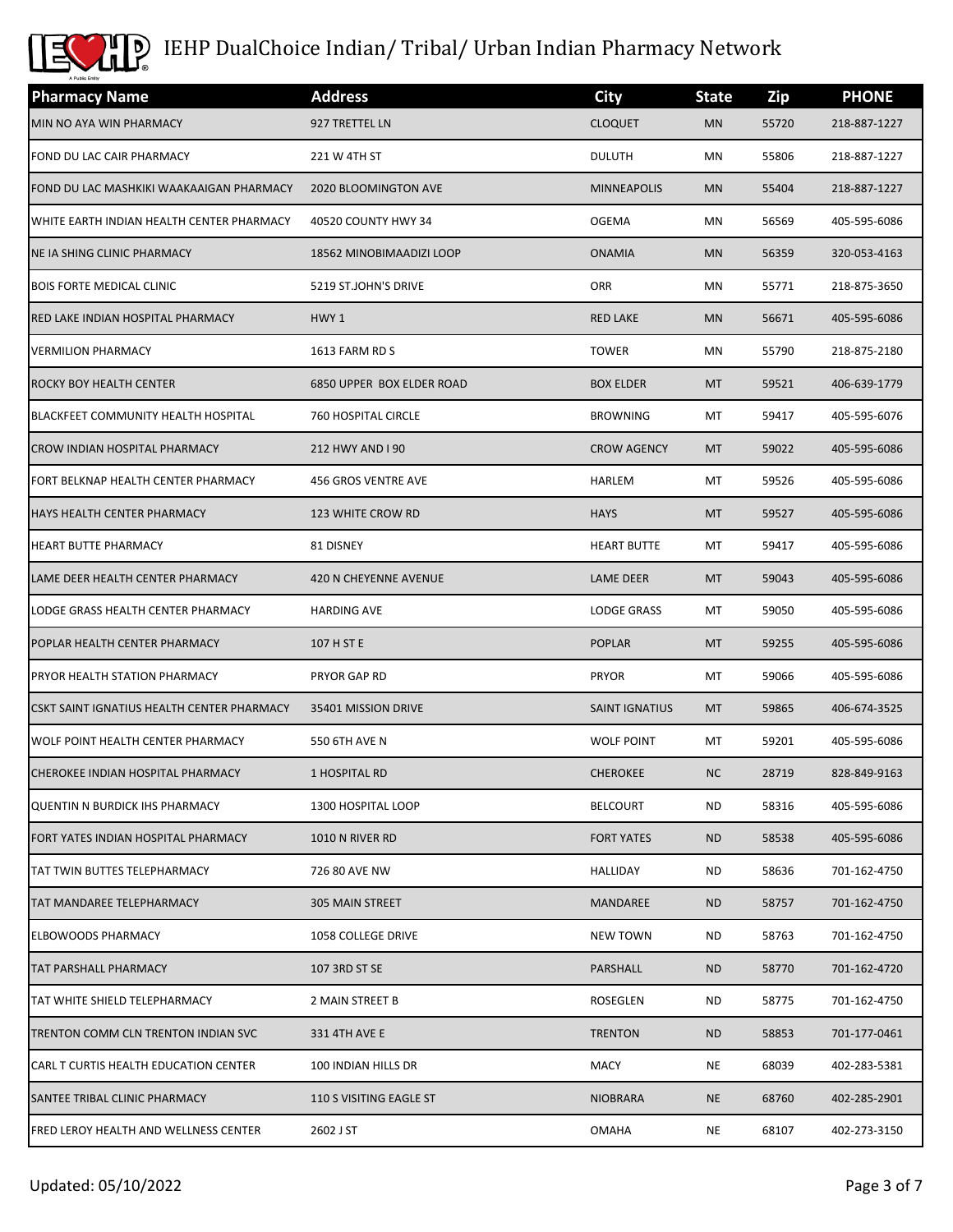

| <b>Pharmacy Name</b>                                   | <b>Address</b>                       | <b>City</b>         | <b>State</b> | Zip   | <b>PHONE</b> |
|--------------------------------------------------------|--------------------------------------|---------------------|--------------|-------|--------------|
| <b>ACL PHARMACY</b>                                    | <b>80 B VETERANS BLVD</b>            | <b>ACOMA</b>        | <b>NM</b>    | 87034 | 405-595-6086 |
| ALAMO NAVAJO HEALTH CENTER                             | <b>HWY 169 MM29</b>                  | <b>ALAMO</b>        | ΝM           | 87825 | 575-585-2610 |
| ALBUQUERQUE INDIAN HEALTH PHARMACY                     | 801 VASSAR DRIVE NE                  | ALBUQUERQUE         | <b>NM</b>    | 87106 | 405-595-6086 |
| <b>ISLETA HEALTH CENTER PHARMACY</b>                   | #1 SAGEBRUSH STREET                  | ALBUQUERQUE         | ΝM           | 87105 | 505-586-4474 |
| SANTA ANA HEALTH CLINIC PHARMACY                       | 02 C DOVE RD                         | <b>BERNALILLO</b>   | <b>NM</b>    | 87004 | 405-595-6086 |
| DZILTH NA O DITH HLE HEALTH CENTER                     | 6 RD 7586                            | <b>BLOOMFIELD</b>   | ΝM           | 87413 | 405-595-6086 |
| CANONCITO BAND OF NAVAJOS HEALTH CLINIC                | <b>129 MEDICINE HORSE RD</b>         | <b>CANONCITO</b>    | <b>NM</b>    | 87026 | 505-590-2307 |
| <b>COCHITI IHS PHARMACY</b>                            | 255 COCHITI ST                       | <b>COCHITI</b>      | ΝM           | 87072 | 405-595-6086 |
| <b>CROWNPOINT HEALTH CARE PHARMACY</b>                 | HWY JCT 57 RT 9                      | <b>CROWNPOINT</b>   | <b>NM</b>    | 87313 | 405-595-6086 |
| <b>DULCE IHS PHARMACY</b>                              | 12000 STONE LAKE RD                  | <b>DULCE</b>        | ΝM           | 87528 | 405-595-6086 |
| SANTA CLARA IHS PHARMACY                               | ROUTE <sub>5</sub>                   | <b>ESPANOLA</b>     | <b>NM</b>    | 87532 | 405-595-6086 |
| GALLUP INDIAN MED CENTER PHARMACY                      | 516 EAST NIZHONI BLVD                | GALLUP              | ΝM           | 87301 | 405-595-6086 |
| JEMEZ HEALTH CENTER                                    | 110 SHEEPSPRINGS RD                  | <b>JEMEZ PUEBLO</b> | <b>NM</b>    | 87024 | 575-583-7413 |
| MESCALERO INDIAN HOSPITAL PHARMACY                     | 318 ABALONIE LOOP                    | MESCALERO           | ΝM           | 88340 | 405-595-6086 |
| <b>SAN FELIPE HEALTH CLINIC PHCY</b>                   | 3 CEDAR STSAN FELIPE PUEBLO          | <b>SAN FELIPE</b>   | <b>NM</b>    | 87001 | 505-586-3381 |
| SANTA FE INDIAN HOSPITAL PHARMACY                      | 1700 CERRILLOS RD                    | SANTA FE            | ΝM           | 87505 | 405-595-6086 |
| NORTHERN NAVAJO MEDICAL CENTER PHARMACY                | <b>HWY 491 NORTH</b>                 | <b>SHIPROCK</b>     | <b>NM</b>    | 87420 | 405-595-6086 |
| TAOS PICURIS HEALTH CENTER PHARMACY                    | 1090 GOAT SPRINGS RD                 | <b>TAOS</b>         | ΝM           | 87571 | 405-595-6086 |
| TOHATCHI HEALTH CENTER PHARMACY                        | 07 CHOOSGAI                          | <b>TOHATCHI</b>     | <b>NM</b>    | 87325 | 405-595-6086 |
| ZIA INDIAN HEALTH CLINIC PHARMACY                      | 155B CAPITAL SQUARE DR               | ZIA                 | ΝM           | 87053 | 405-595-6086 |
| ZUNI INDIAN HOSPITAL PHARMACY                          | ROUTE 301 NORTH B ST                 | ZUNI                | NM.          | 87327 | 405-595-6086 |
| SOUTHERN BANDS HEALTH CENTER                           | <b>515 SHOSHONE CIRCLE</b>           | <b>ELKO</b>         | <b>NV</b>    | 89801 | 775-574-1438 |
| <b>FALLON TRIBAL HEALTH CENTER PHARMACY</b>            | 1001 RIO VISTA DRIVE                 | <b>FALLON</b>       | <b>NV</b>    | 89406 | 775-542-3634 |
| <b>WASHOE TRIBAL HEALTH CLINIC 1</b>                   | 1559 WATASHEMU DR                    | GARDNERVILLE        | <b>NV</b>    | 89460 | 775-526-8622 |
| LAS VEGAS PAIUTE TRIBE CLINIC                          | <b>1257 PAIUTE CIRCLE</b>            | <b>LAS VEGAS</b>    | <b>NV</b>    | 89106 | 702-238-0784 |
| PYRAMID LAKE TRIBAL HEALTH CLINIC PHARMACY             | 705 HWY 446                          | <b>NIXON</b>        | NV           | 89424 | 775-557-1018 |
| OWYHEE COMMUNITY HEALTH FACILITY                       | 1623 HOSPITAL LOOP ROAD HWY 225      | <b>OWYHEE</b>       | <b>NV</b>    | 89832 | 775-575-2415 |
| RENO-SPARKS TRIBAL HEALTH CENTER PHARMACY              | 1715 KUENZLI STREET                  | <b>RENO</b>         | NV           | 89502 | 775-532-5162 |
| YERINGTON TRIBAL CLINIC PHARMACY                       | 171 CAMPBELL LANE                    | <b>YERINGTON</b>    | <b>NV</b>    | 89447 | 775-578-0200 |
| <b>ST REGIS MOHAWK TRIBE</b>                           | 404 STATE ROUTE 37                   | AKWESASNE           | ΝY           | 13655 | 518-835-3141 |
| CATTARAUGUS INDIAN RESERVATION HEALTH<br><b>CENTER</b> | <b>36 THOMAS INDIAN SCHOOL DRIVE</b> | <b>IRVING</b>       | <b>NY</b>    | 14081 | 716-653-8241 |
| LIONEL R JOHN HEALTH CENTER                            | 987 R C HOAG DR                      | SALAMANCA           | ΝY           | 14779 | 716-694-5894 |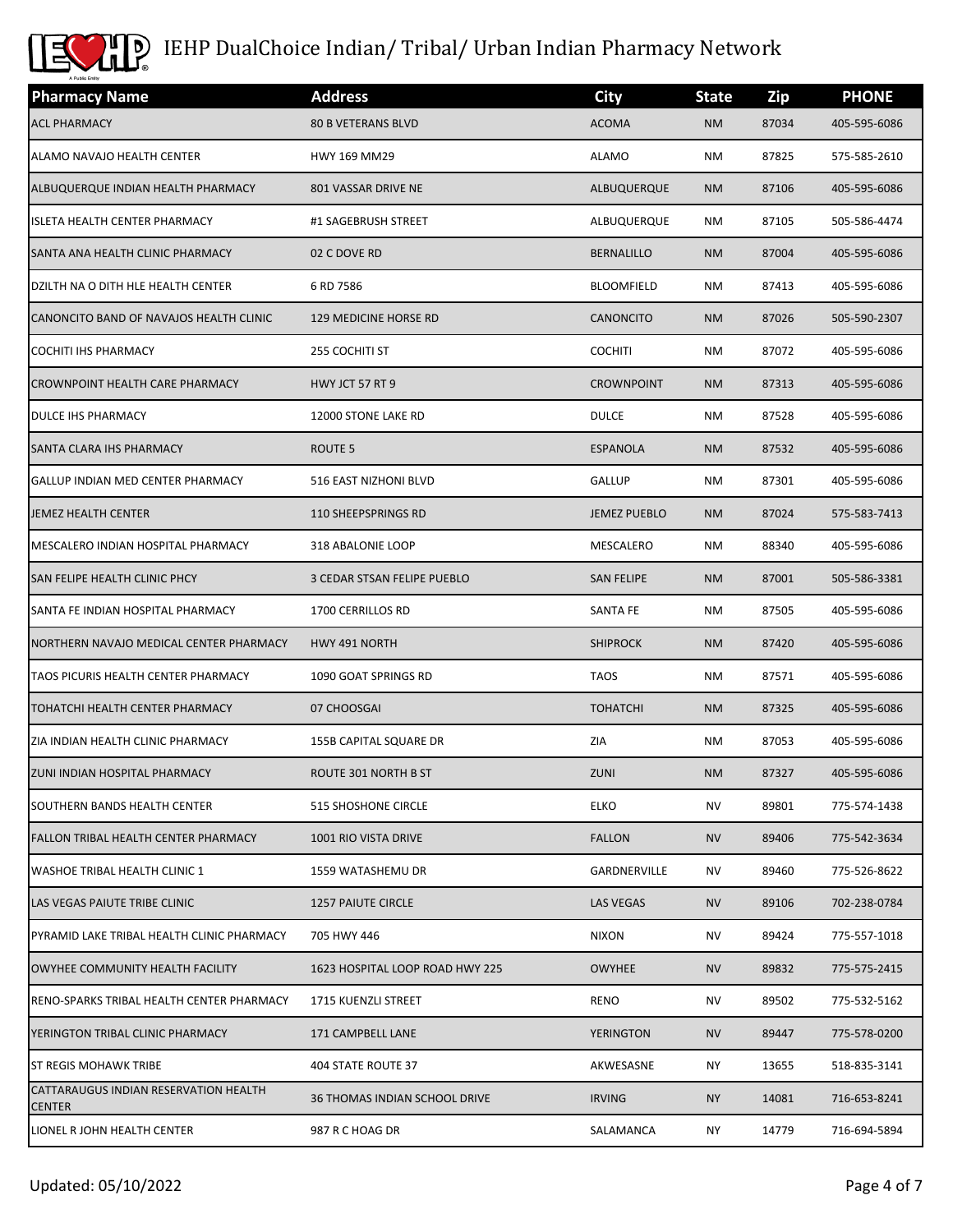

| <b>Pharmacy Name</b>                                                | <b>Address</b>                | <b>City</b>     | <b>State</b> | Zip   | <b>PHONE</b> |
|---------------------------------------------------------------------|-------------------------------|-----------------|--------------|-------|--------------|
| CHICKASAW NATION MEDICAL CENTER OUTPATIENT<br><b>PHARMACY</b>       | 1904 CARL ALBERT BLVD STE A   | <b>ADA</b>      | OK           | 74820 | 580-027-5710 |
| CHICKASAW NATION REFILL CENTER                                      | 933 N COUNTRY CLUB RD         | ADA             | ОК           | 74820 | 580-027-5710 |
| <b>ANADARKO IHS PHARMACY</b>                                        | 115 OLD TOWN NE               | ANADARKO        | OK           | 73005 | 405-595-6035 |
| CHOCTAW NATION HEALTH CLINIC ATOKA                                  | 1585 W LIBERTY RD             | <b>ATOKA</b>    | ОК           | 74525 | 918-856-7181 |
| CARNEGIE INDIAN HEALTH CLINIC PHARMACY                              | US HWY 9 WEST                 | CARNEGIE        | OK           | 73015 | 405-595-6035 |
| <b>CLAREMORE IHS PHARMACY</b>                                       | 101 S. MOORE AVE              | CLAREMORE       | ОК           | 74017 | 405-595-6035 |
| <b>CLINTON IHS PHARMACY</b>                                         | RT <sub>1</sub>               | <b>CLINTON</b>  | OK           | 73601 | 405-595-6035 |
| KOWETA INDIAN HEALTH FACILITY 01                                    | 31870 EAST HWY 51             | COWETA          | ОК           | 74429 | 918-875-9909 |
| CHOCTAWNATION HEALTH SYSTEM DURANT HEALTH<br><b>CENTER PHARMACY</b> | <b>1801 CHUKKA HINA</b>       | <b>DURANT</b>   | OK           | 74701 | 918-856-7181 |
| EL RENO IHS PHARMACY                                                | 1801 PARKVIEW                 | <b>EL RENO</b>  | ОК           | 73036 | 405-523-8404 |
| EUFAULA INDIAN HEALTH CENTER 04                                     | <b>500 EUNICE BURNS RD</b>    | <b>EUFAULA</b>  | OK           | 74432 | 918-875-9909 |
| CHOCTAW NATION HEALTH CLINIC HUGO                                   | 410 NORTH M ST                | <b>HUGO</b>     | ОК           | 74743 | 918-856-7181 |
| CHOCTAW NATION HEALTH CLINIC IDABEL                                 | 902 LINCOLN RD                | <b>IDABEL</b>   | OK           | 74745 | 918-856-7181 |
| SAM HIDER HEALTH CENTER PHARMACY 9                                  | 859 E. MELTON DRIVE           | JAY             | ОК           | 74346 | 539-923-2632 |
| <b>LAWTON IHS PHARMACY</b>                                          | <b>1515 LAURIE TATUM ROAD</b> | <b>LAWTON</b>   | OK           | 73507 | 405-595-6035 |
| CHOCTAW NATION HEALTH CLINIC MCALESTER                              | 1127 S GEORGE NIGH EXPY       | MCALESTER       | ОК           | 74501 | 918-856-7181 |
| NORTHEASTERN TRIBAL HEALTH SYSTEM                                   | 7600 S HIGHWAY 69A            | <b>MIAMI</b>    | OK           | 74354 | 918-854-1655 |
| THREE RIVERS HEALTH CENTER PHARMACY 3                               | 1001 S. 41ST ST. EAST         | <b>MUSKOGEE</b> | ОК           | 74403 | 539-923-2632 |
| AST HEALTH SYSTEM - LITTLE AXE HEALTH CENTER                        | <b>15951 LITTLE AXE DRIVE</b> | <b>NORMAN</b>   | OK           | 73026 | 405-529-9530 |
| WILL ROGERS HEALTH CENTER PHARMACY 7                                | 1020 LENAPE DR                | <b>NOWATA</b>   | ОК           | 74048 | 918-820-3987 |
| OKEMAH COMMUNITY CLINIC 03                                          | 1800 E COPLIN ST              | <b>OKEMAH</b>   | OK           | 74859 | 918-875-9909 |
| OKLAHOMA CITY INDIAN CLINIC                                         | 4913 W RENO, SUITE B          | OKLAHOMA CITY   | ОК           | 73127 | 405-594-4900 |
| OKMULGEE INDIAN HEALTH CENTER 02                                    | 1313 E 20TH                   | OKMULGEE        | OK           | 74447 | 918-875-9909 |
| PAWNEE IHS PHARMACY                                                 | 1201 HERITAGE CIRCLE          | PAWNEE          | ОК           | 74058 | 405-595-6035 |
| WHITE EAGLE INDIAN HEALTH CENTER PHARMACY                           | 200 WHITE EAGLE DR            | PONCA CITY      | OK           | 74601 | 580-076-2501 |
| CHOCTAW NATION HEALTH CLINIC POTEAU                                 | 109 KERR AVE                  | POTEAU          | OK           | 74953 | 918-856-7000 |
| PURCELL INDIAN HEALTH CLINIC                                        | 1438 HARDCASTLE BLVD          | <b>PURCELL</b>  | OK           | 73080 | 580-027-5710 |
| SALINA PRIMARY HEALTH CARE CLINIC PHARMACY 6                        | 900 N OWEN WALTERS BLVD       | SALINA          | ОК           | 74365 | 539-923-2632 |
| REDBIRD SMITH HEALTH CENTER PHARMACY 5                              | 301 S JT STITES ST            | SALLISAW        | <b>OK</b>    | 74955 | 539-923-2632 |
| SAPULPA INDIAN HEALTH CENTER 06                                     | 1125 E CLEVELAND              | SAPULPA         | OK           | 74066 | 918-875-9909 |
| <b>ABSENTEE SHAWNEE PHARMACY</b>                                    | 2029 S GORDON COOPER DR       | SHAWNEE         | OK           | 74801 | 405-587-5859 |
| CITIZEN POTAWATOMI NATION                                           | 2307 S GORDON COOPER DR       | SHAWNEE         | ОК           | 74801 | 405-527-5236 |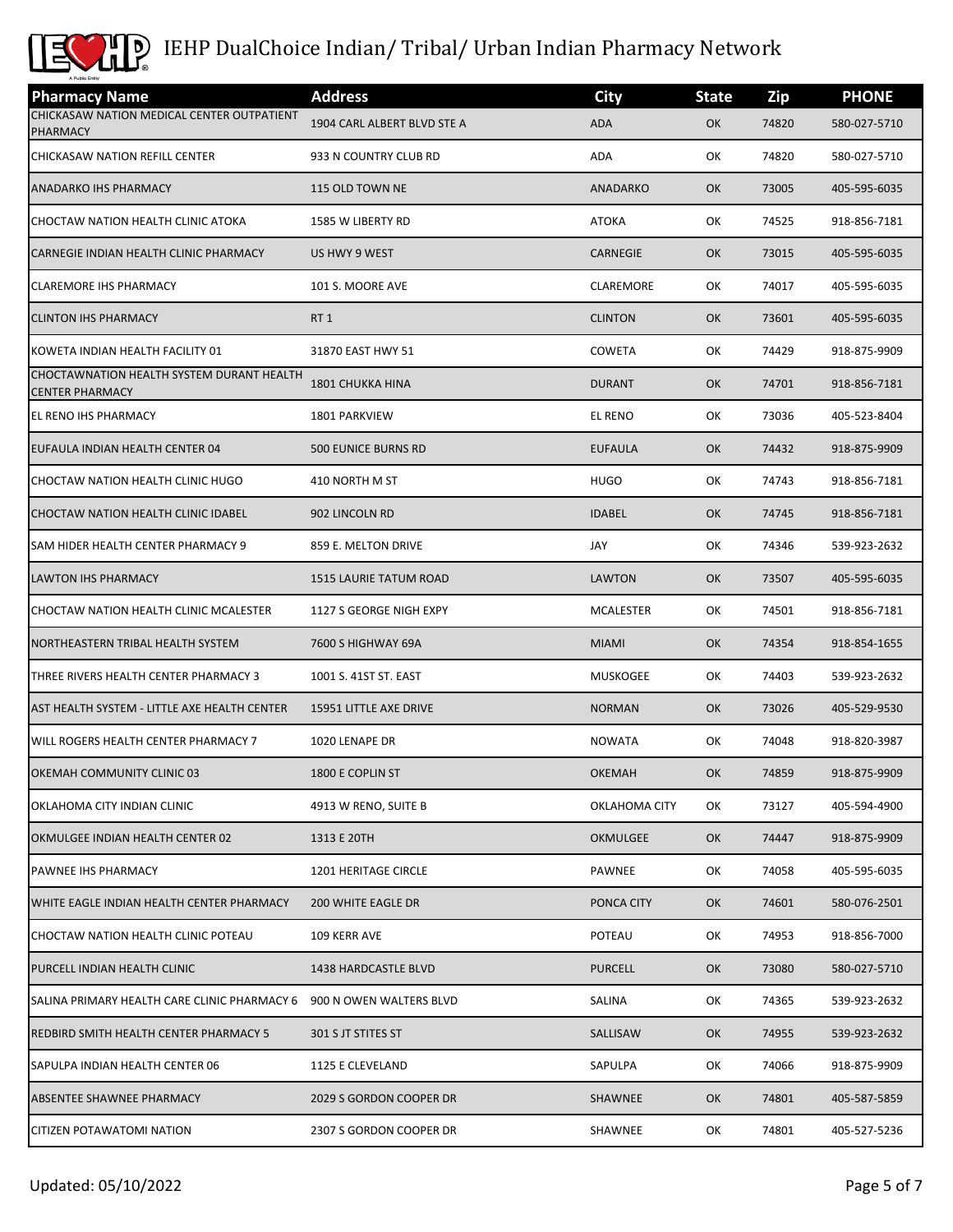

| <b>Pharmacy Name</b>                                        | <b>Address</b>                 | <b>City</b>                    | <b>State</b> | Zip   | <b>PHONE</b> |
|-------------------------------------------------------------|--------------------------------|--------------------------------|--------------|-------|--------------|
| CITIZEN POTAWATOMI NATION WEST CLINIC<br>PHARMACY           | 781 GRAND CASINO BLVD          | SHAWNEE                        | OK           | 74804 | 405-527-5236 |
| CHOCTAW NATION HEALTH CLINIC STIGLER                        | <b>2204 E MAIN</b>             | <b>STIGLER</b>                 | ОК           | 74462 | 918-856-7181 |
| WILMA P MANKILLER HEALTH CENTER PHARMACY 4                  | <b>RR 6 BOX 840</b>            | <b>STILWELL</b>                | OK           | 74960 | 539-923-2632 |
| <b>BLACK HAWK HEALTH CENTER</b>                             | 356110 E 930 RD                | <b>STROUD</b>                  | ОК           | 74079 | 918-896-9531 |
| <b>CHOCTAW NATION HEALTH CARE</b>                           | ONE CHOCTAW WAY                | <b>TALIHINA</b>                | OK           | 74571 | 918-856-7181 |
| CHICKASAW NATION TISHOMINGO HEALTH CLINIC                   | 817 E 6TH ST                   | <b>TISHOMINGO</b>              | ОК           | 73460 | 580-027-5710 |
| INDIAN HEALTH RESOURCE CENTER                               | 550 S PEORIA                   | <b>TULSA</b>                   | OK           | 74120 | 918-838-1201 |
| <b>WATONGA IHS PHARMACY</b>                                 | RT 1                           | WATONGA                        | ОΚ           | 73772 | 405-595-6035 |
| <b>WEWOKA IHS PHARMACY</b>                                  | INTERSECTION OF HWY 56 AND 270 | <b>WEWOKA</b>                  | OK           | 74884 | 405-595-6035 |
| KLAMATH TRIBAL HEALTH PHARMACY                              | 330 CHILOQUIN BLVD             | CHILOQUIN                      | OR           | 97624 | 541-178-2438 |
| YELLOWHAWK TRIBAL HEALTH CLINIC PHARMACY                    | 46314 TIMINE WAY               | <b>PENDLETON</b>               | <b>OR</b>    | 97801 | 541-124-8691 |
| NARA INDIAN HEALTH CLINIC                                   | 703 NE HANCOCK                 | PORTLAND                       | OR           | 97212 | 503-322-1044 |
| NARA WELLNESS CENTER PHARMACY                               | 12360 E BURNSIDE ST            | <b>PORTLAND</b>                | <b>OR</b>    | 97233 | 503-322-1044 |
| CHEMAWA INDIAN HEALTH CENTER PHARMACY                       | 3750 CHEMAWA RD NE             | SALEM                          | OR           | 97305 | 503-330-7602 |
| SILETZ COMMUNITY HEALTH CLINIC PHARMACY                     | <b>200 GWEE-SHUT ROAD</b>      | <b>SILETZ</b>                  | <b>OR</b>    | 97380 | 541-144-9663 |
| WARM SPRINGS HEALTH AND WELL CENTER<br>PHARMACY             | 1270 KOT NUM RD                | <b>WARM SPRINGS</b>            | OR           | 97761 | 405-595-6086 |
| CATAWBA INDIAN HLTH CTR PHARMACY                            | 2893 STURGIS RD                | <b>ROCK HILL</b>               | <b>SC</b>    | 29730 | 405-595-6086 |
| EAGLE BUTTE IHS HOSPITAL PHARMACY                           | 317 MAIN ST                    | <b>EAGLE BUTTE</b>             | <b>SD</b>    | 57625 | 405-595-6086 |
| FLANDREAU SANTEE SIOUX TRIBAL PHARMACY                      | 403 W BROAD AVE                | <b>FLANDREAU</b>               | <b>SD</b>    | 57028 | 605-557-4128 |
| FORT THOMPSON IHC CLINIC PHARMACY                           | HWY 47 AND HWY 34              | <b>FORT</b><br><b>THOMPSON</b> | SD           | 57339 | 405-595-6086 |
| KYLE IHS CLINIC PHARMACY                                    | 1000 HEALTH CENTER CIRCLE      | <b>KYLE</b>                    | <b>SD</b>    | 57752 | 405-595-6086 |
| LOWER BRULE IHS CLINIC PHARMACY                             | 1 CLINIC BLVD                  | LOWER BRULE                    | <b>SD</b>    | 57548 | 405-595-6086 |
| <b>LACREEK DISTRICT CLINIC</b>                              | 119 S 1ST AVE                  | <b>MARTIN</b>                  | <b>SD</b>    | 57551 | 605-586-3031 |
| MCLAUGHLIN IHS CLINIC PHARMACY                              | 701 EAST 6TH ST                | MCLAUGHLIN                     | SD           | 57642 | 405-595-6086 |
| PINE RIDGE IHS HOSPITAL PHARMACY                            | <b>HIGHWAY 18 EAST</b>         | PINE RIDGE                     | <b>SD</b>    | 57770 | 405-595-6086 |
| OYATE HEALTH CENTER PHARMACY                                | 3200 CANYON LAKE DRIVESUITE #1 | <b>RAPID CITY</b>              | <b>SD</b>    | 57702 | 605-572-1922 |
| <b>RAPID CITY IHS HOSPITAL PHARMACY</b>                     | 3200 CANYON LAKE DR            | <b>RAPID CITY</b>              | <b>SD</b>    | 57701 | 405-595-6086 |
| ROSEBUD IHS HOSPITAL PHARMACY                               | HWY 18 400 SOLDIER CREEK RD    | <b>ROSEBUD</b>                 | SD           | 57570 | 405-595-6086 |
| WOODROW WILSON KEEBLE MEMORIAL HEALTH<br><b>CARE CENTER</b> | <b>100 LAKE TRAVERSE DR</b>    | <b>SISSETON</b>                | <b>SD</b>    | 57262 | 405-595-6086 |
| WAGNER INDIAN HEALTH CARE PHARMACY                          | 111 WASHINGTON AVE NW          | WAGNER                         | SD           | 57380 | 405-595-6086 |
| WANBLEE INDIAN HLTH CTR PHARMACY                            | HIGHWAY 44                     | WANBLEE                        | <b>SD</b>    | 57577 | 405-595-6086 |
| UNITAH & OURAY HEALTH CENTER                                | 6822 E 1000 S                  | <b>FORT DUCHESNE</b>           | UT           | 84026 | 405-595-6086 |